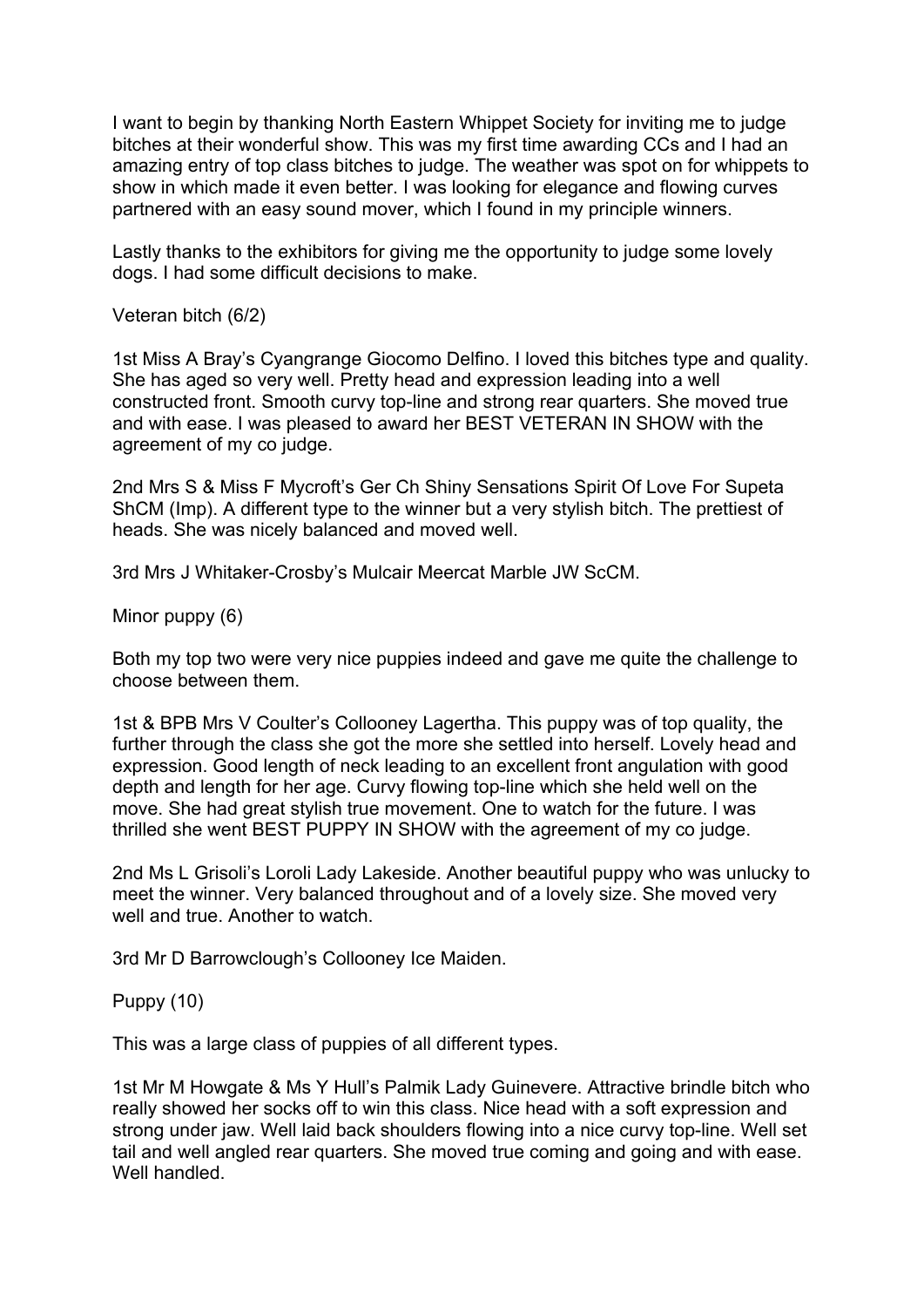2nd Mrs S & Miss F Mycroft's Supeta's Litte Darlin'. Another super youngster but of a different type to the winner. Well angulated and filled front. Strong loin and rear. Moved well.

3rd Mr R Wheeler's Ranveli Instant Crush.

Junior (7/1)

1st Mrs J Wood's Crosscop Shes A Lady At Ardencote. This young bitch caught my eye straight away, her quality shone through. Feminine throughout, lovely neck and well laid shoulders. Elegant flowing top-line and underline. She came into her own on the move. One I shortlisted for the CC, I'm sure she will have a bright future.

2nd Mr J Service, Mrs L Morris & Mr George Waddell's Crosscop Proud Mary. Feminine parti colour bitch again of a lovely quality. She was balanced and curvy. Moved well. Just didn't quite have the front of the winner.

3rd Mrs K & Mr J Jones Jothryn Guilty Pleasure.

Yearling (5/1)

1st Miss L Samson's Romaclove The Power Of Love. Beautiful blue bitch in tip top condition. She was sleek and elegant. Good front and rear. Moved with ease and with great soundness. I liked her a lot just maybe not quite my type, but a very true honest whippet.

2nd Mr C Tyson's Pretty Fly Des Bruyeres AC/DC Starceylon (Imp). A very pretty feminine bitch with plenty of curves. She was well constructed and moved well. Just lacked the maturity of the winner. Handled to perfection by her young sympathetic handler.

3rd M & J Walshaw's Crosscop I Believe In You With Jenmark.

Novice (14/2)

This class was a challenge to judge with a few different types, of varied ages and maturity levels.

1st Mrs H Worrall's Collooney Because I Can Khabaray. This girl was just my type. Well laid shoulders and good depth and length. My hands flowed over her lovely shape. Strong rear and well let down hocks. She moved true coming and going. She just needed to give a bit more effort in the challenge. I will watch her with interest.

2nd Mrs L Morris, Mr G Waddell & Miss F Mycroft's Crosscop Candle In The Wind to Supeta. A young fawn puppy who was ultra feminine. She has lovely s shaped curves with a good tuck up. An easy mover who is nice from all angles. Unlucky to meet the more mature winner today.

3rd Mr M Howgate & Ms Y Hull's Palmik Lady Guinevere.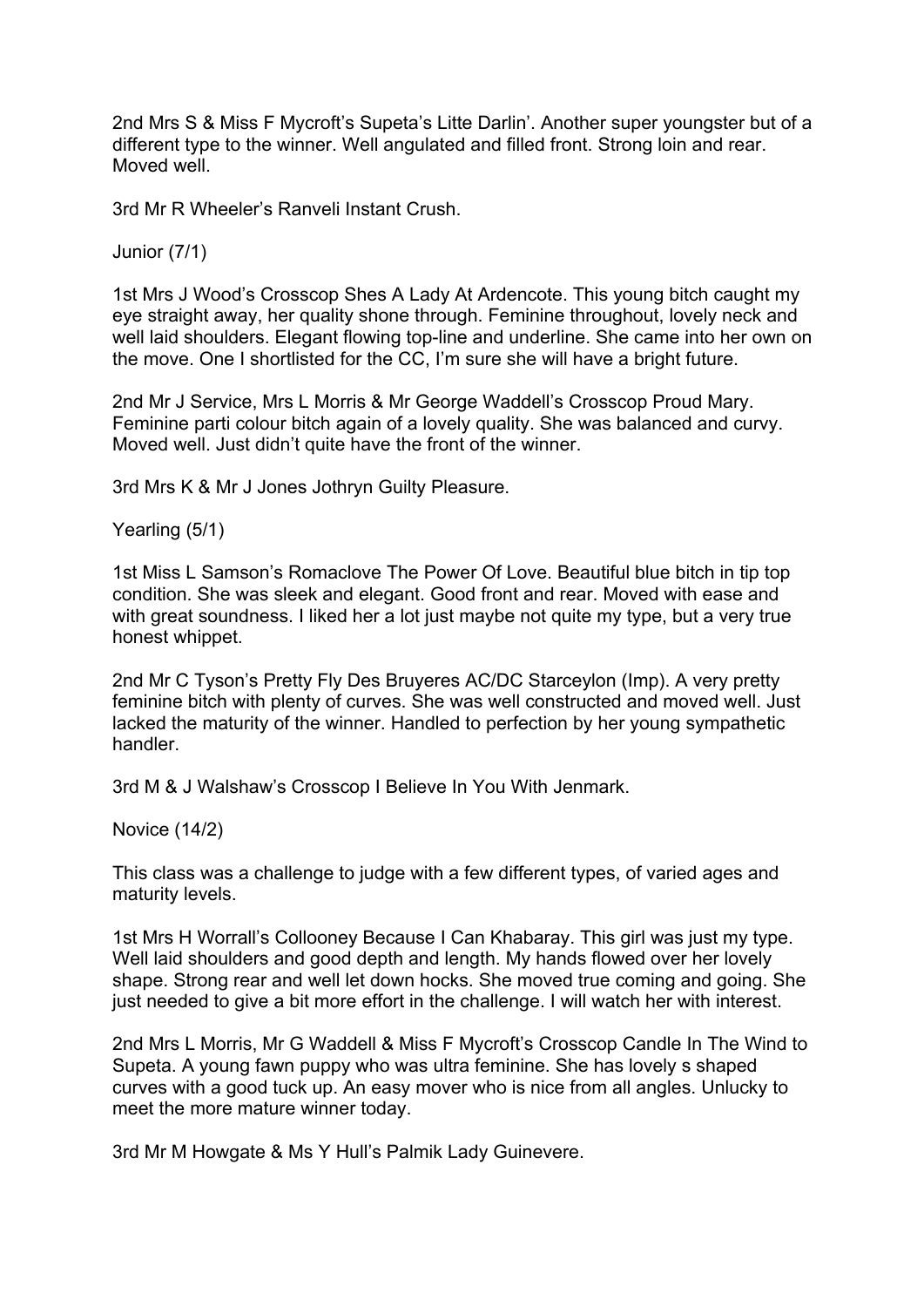Graduate (6)

1st Mr R & Mrs D Mason's Falconcrag Rock On With Aphrael. Lovely white parti bitch who gave her handler a bit of a challenge to begin with. Once settled she stood lovely. I liked how she covered the ground and her lovely shape and outline. Moved well.

2nd Mrs S & Miss F Mycroft's Supetas Angel Eyes. Fawn bitch with a dark mask. Slightly shorter than my winner. Well constructed and moved well once she settled down.

3rd Mrs K Nutter's Out Of This World Daydreamer.

Post- graduate (9/2)

1st Mrs B Trouton's Citycroft Grace Kelly JW. A bitch I have judged and admired before. She has real quality, good head and neck with well placed shoulders. Lovely top-line and underline. She moved very well and gave her all to her handler.

2nd Mrs E McKay & Mrs S, Miss F Mycroft's Envisage This At Supeta. Stylish brindle bitch who covered the ground well. Good front and rear assembly. Another bitch of quality I just preferred the outline of the winner. Moved well.

3rd Mr M Howgate & Ms Y Hull's Bryntreia Whispered Love At Palmik JW.

Mid-limit (8/1)

1st Ms L Grisoli's Loroli Romancing The Stone. Loved this brindle bitch on first glance and she did not disappoint. Beautiful head and neck. Excellent shoulders and top-line. Good depth of chest and lovely underline. Neat feet and strong rear. She moved with ease and power with a lovely daisy cutting action. I seriously considered this bitch for the top honours in the challenge.

2nd Mrs J Whitaker-Crosby's Crosscop May Be One More At Mulclair JW. Yet another top drawer bitch. Slightly different type to the winner. She covered the ground well. Lovely head and neck leading into well laid shoulders. Good top-line and well angulated rear. She moved well.

3rd Mrs J Whitehead, Miss R Smith & Mrs A Mixides Citycroft Storm In A Teacup.

Limit (10/4)

This was a class full of quality of which a few could change places on a different day.

1st Mrs M Davis Collooney Black Velvet Pasharif. This bitch is just what I was looking for. Elegance and curves. My hands just flowed over her from nose to tail. Lovely black gleaming coat. Pretty head and expression, super neck and the best of shoulders. Plenty of curves with a correct top-line and lovely s shaped underline. Moved well from all angles. She just gave enough in the challenge to achieve the